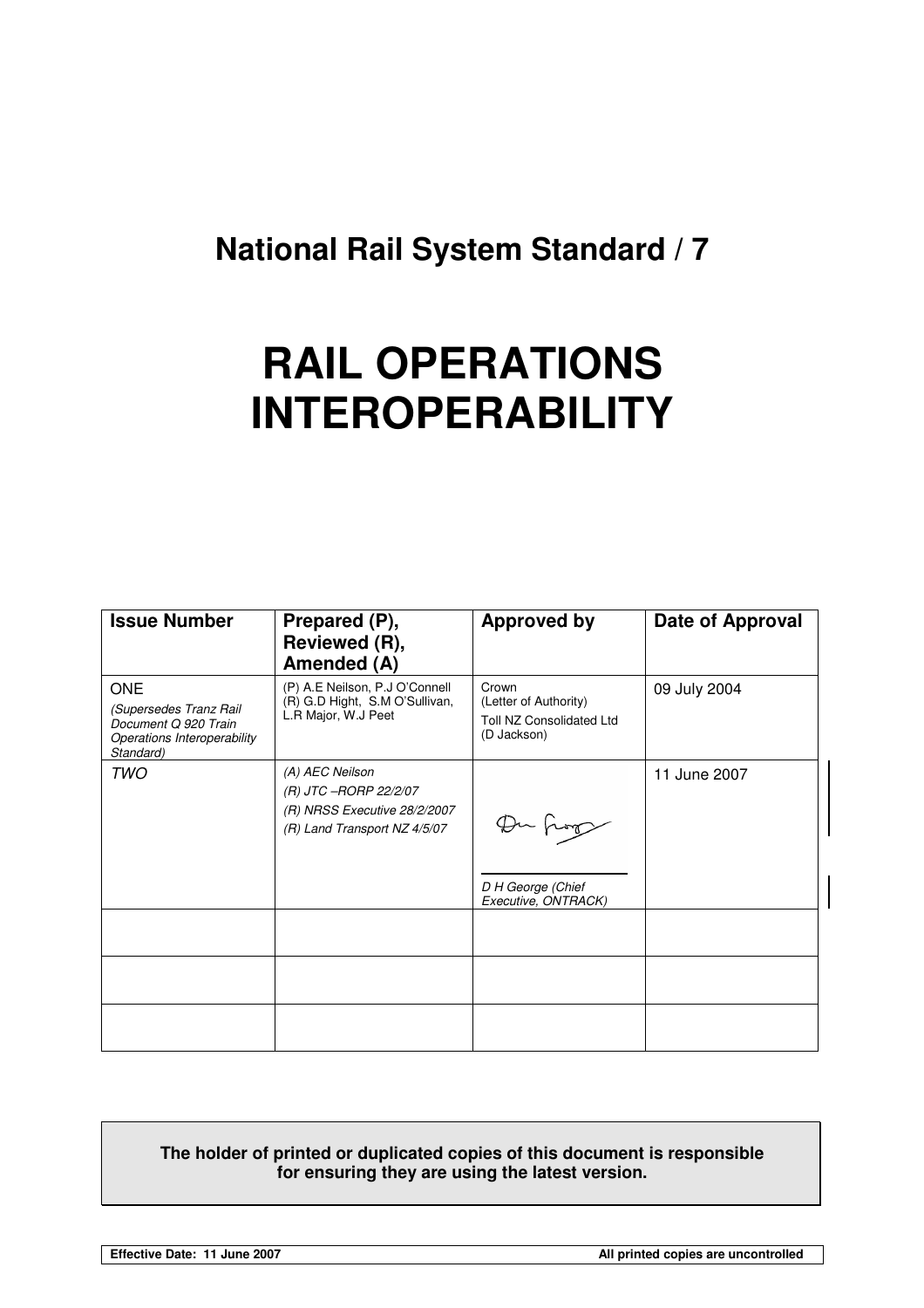## **PREFACE**

#### **National Rail System (NRS) Standard**

The objective of this NRS Standard is to provide a generic framework for rail operations interoperability. It is applicable for all activities involving operation of the National Rail System and is designed to meet the requirements set out in the relevant legislation and the Land Transport NZ document "Rail Safety Licensing and Safety Assessment Guidelines".

It should be read in conjunction with the Rail Safety System Manual and other applicable or relevant NRS Standards.

It is generic and specific to users of the national rail system. The terminology chosen to apply to the National Rail System has been used in this NRS Standard.

#### **Review of National Rail System (NRS) Standards**

NRS Standards are subject to periodic review and are kept up to date by the issue of amendments or new editions as necessary. The user is responsible for ensuring that they are in possession of the latest edition, and any applicable amendments.

Full details of all NRS Standards are available from ONTRACK (New Zealand Railways Corporation). The Document Controller for all NRS Standards is ONTRACK.

Suggestions for improvements to NRS Standards should be addressed to ONTRACK head office. Any inaccuracy found in an NRS Standard should be notified immediately to enable appropriate action to be taken.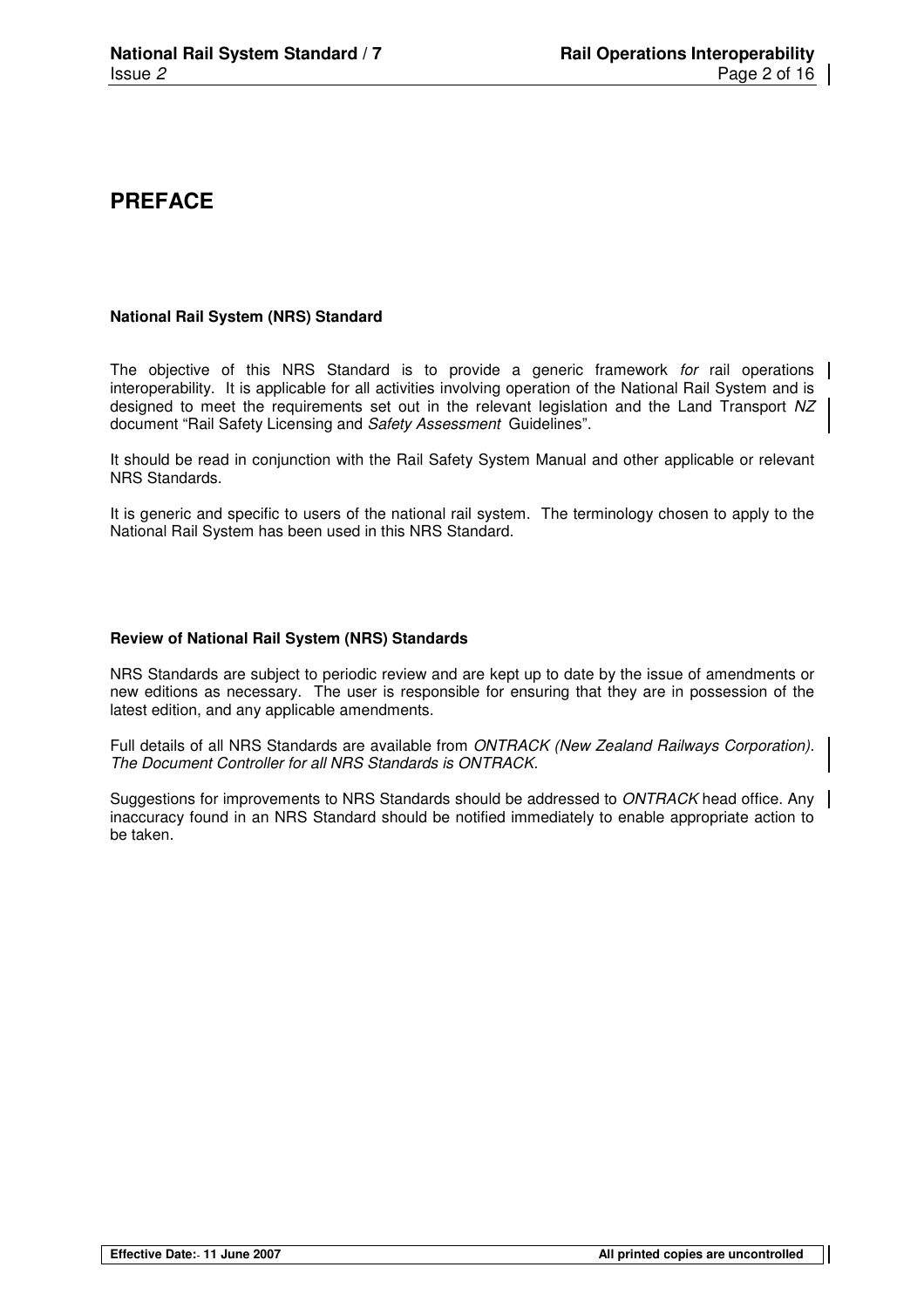$\overline{\phantom{a}}$ 

## **CONTENTS**

| 1       |                                                                       |  |  |
|---------|-----------------------------------------------------------------------|--|--|
| 2       |                                                                       |  |  |
| 3       |                                                                       |  |  |
| 4       |                                                                       |  |  |
| 5       | 5.1                                                                   |  |  |
| 6       |                                                                       |  |  |
| 7       |                                                                       |  |  |
| 8       |                                                                       |  |  |
| 9       |                                                                       |  |  |
| 10      |                                                                       |  |  |
| 11      |                                                                       |  |  |
| $12 \,$ | RAIL OPERATING QUALIFICATIONS / CERTIFICATION / SAFETY OBSERVATIONS10 |  |  |
| 13      |                                                                       |  |  |
| 14      |                                                                       |  |  |
| 15      |                                                                       |  |  |

П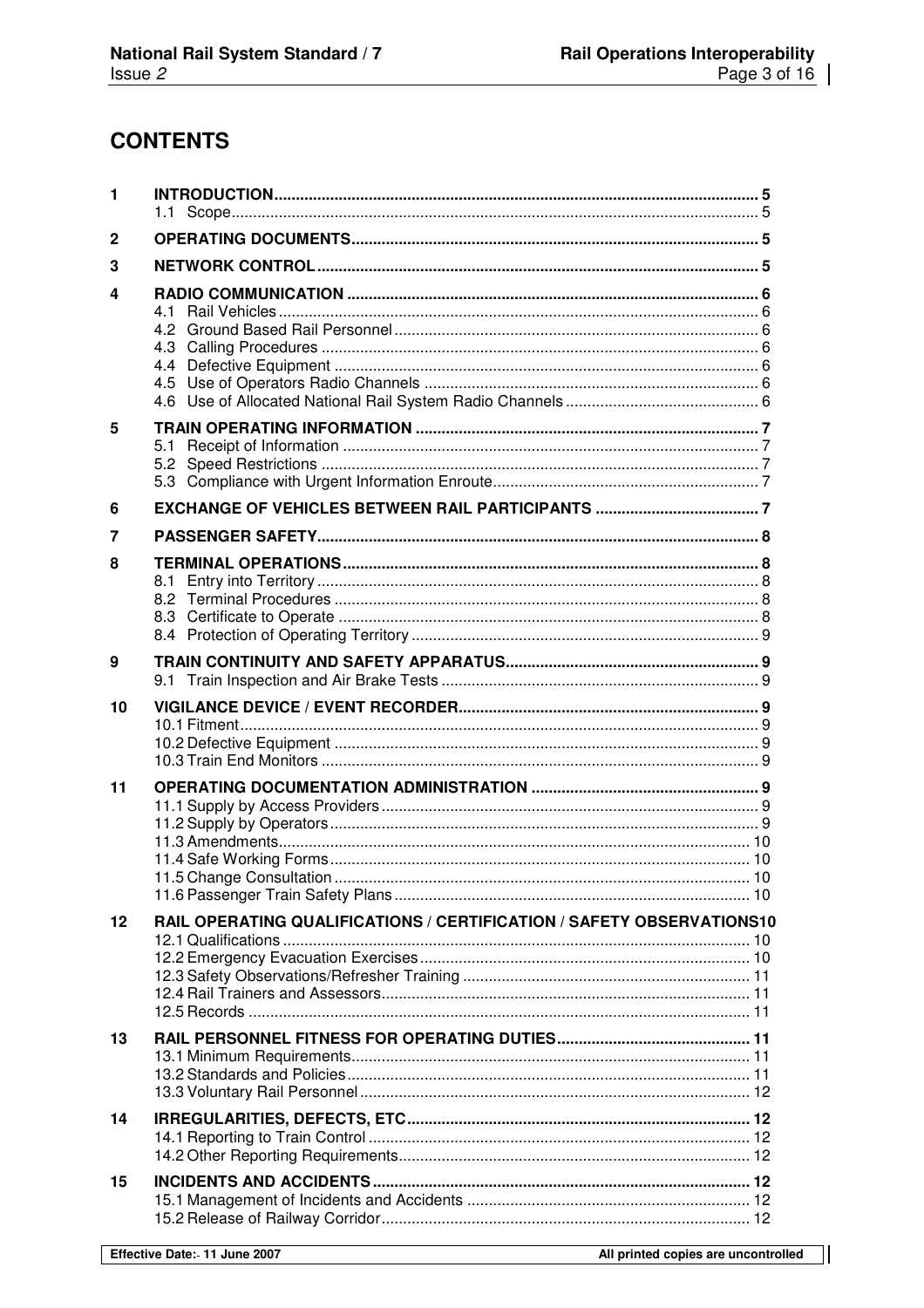$\overline{\phantom{a}}$ 

| 16 |                      |  |
|----|----------------------|--|
| 17 |                      |  |
| 18 |                      |  |
| 19 |                      |  |
| 20 |                      |  |
|    | <b>APPENDIX "A".</b> |  |

П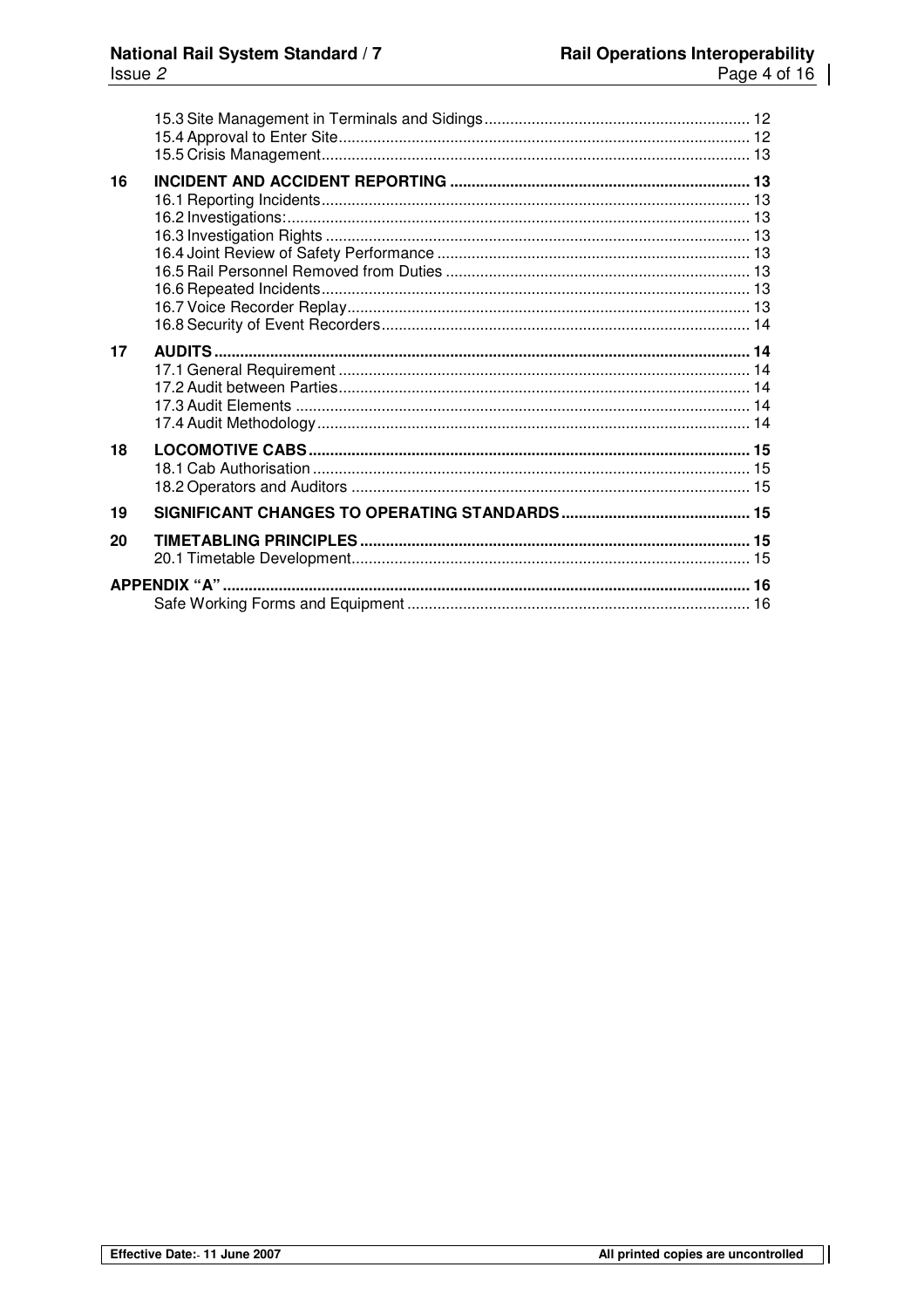## **1 INTRODUCTION**

**IMPORTANT NOTE**: **This document forms part of any "Access Agreement" between the Access Provider and any Operator, and should be read in conjunction with any such Access Agreement. In particular, the Access Agreement sets out certain procedures relating to vehicle, operational and safety audits, and the rights of the Access Provider in respect of any breach of that Agreement or the standards contained in this document. To the extent of any inconsistency between any Access Agreement and this document, the Access Agreement prevails.** 

#### **1.1 Scope**

This document incorporates rail operational interoperability requirements to be met in full by Access Providers, Operators and Rail Personnel operating on the National Rail System. The term "operating" in this document also encompasses Rail Personnel engaged on maintenance, construction and other rail corridor activity where they are responsible for self or group protection or responsible for track occupancies.

Particular requirements applying to the Controlled Network are also specified.

Additional requirements for the management of heritage train operations are covered by the National Rail System Standard NRSS/11 "Heritage Vehicle and Train Management".

## **2 OPERATING DOCUMENTS**

All Rail Personnel operating trains and carrying out maintenance activity on the National Rail System must adhere to the following operating documents;

- Rail Operating Rules and Procedures (RORP)
- Controlled Network Instructions
- Signalling & Interlocking (S&I) Diagrams
- **Bulletins**
- Any section of an Operators Rail Operating Code mandated by the Rail Operating Rules and Procedures.

Rail Personnel must also adhere to the following;

- Any Rail Operating Code and other "operating instructions" issued by an Operator, and applicable to that Operators train and terminal operations on the National Rail System.
- Local Operating Procedures, Joint Operating Plans and other rail operating procedures for terminals and sidings issued by Operators for which the Operator has responsibility for rail activity.

## **3 NETWORK CONTROL**

Operators and Rail Personnel shall immediately comply with any instruction (whether verbal, electronic and/or in writing) issued by the Network Controller. Instructions may relate to any matter to do with train operations (such as train speeds, train paths to use, or train configuration).

When Network Controllers exercise rights and discretions, they will use best endeavours to do so in a manner consistent with the safety and integrity of the Controlled Network.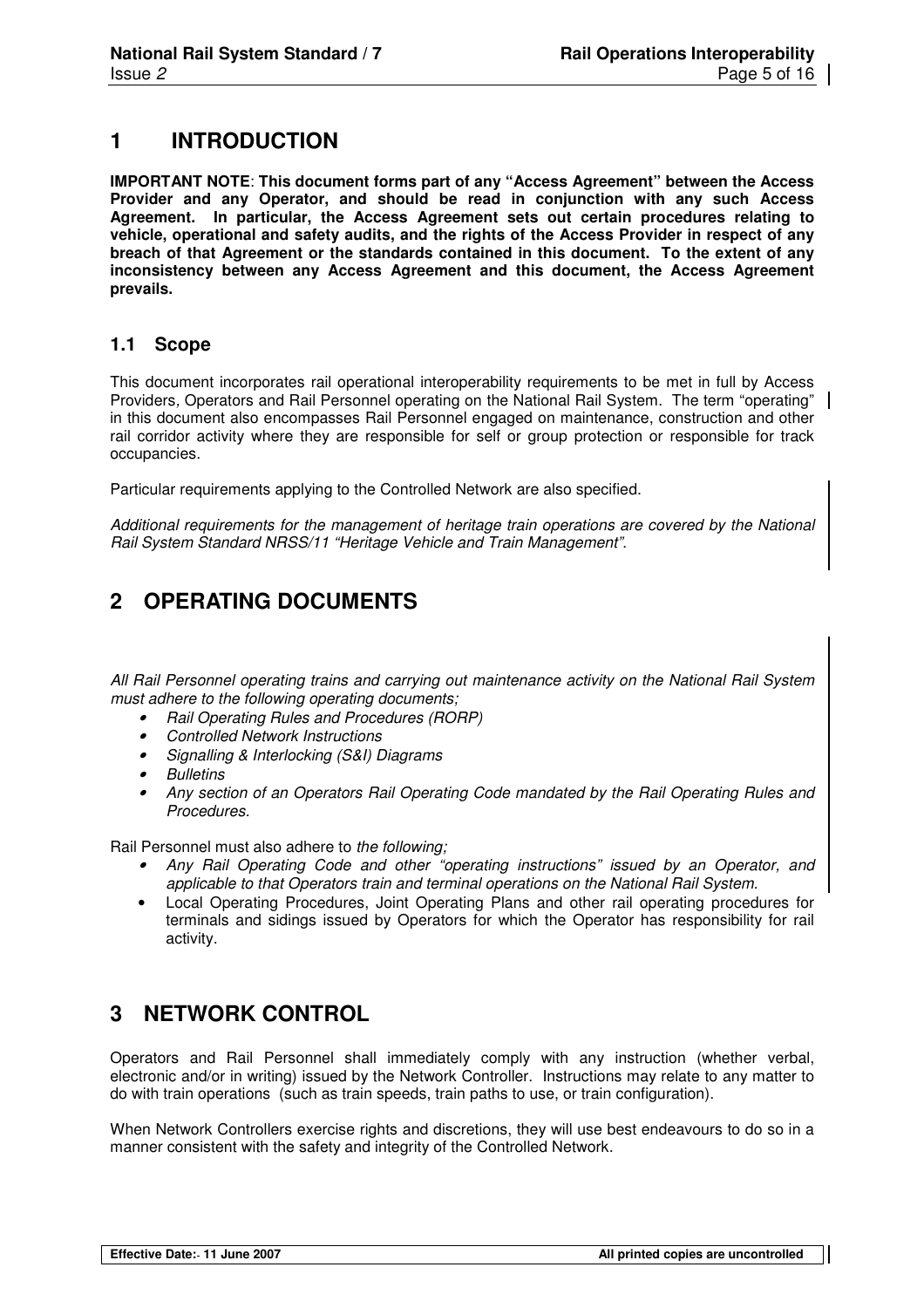## **4 RADIO COMMUNICATION**

#### **4.1 Rail Vehicles**

Lead Motive Power Units, Mobile Track Maintenance Vehicles and Hi-Rail Vehicles operating on the Controlled Network must be equipped with a train radio compatible with the National Rail System radio system and specification requirements to communicate between Network Controllers, train crews, ground based shunting and other relevant Rail Personnel (also refer to the National Rail System Standard "Engineering Interoperability" for code references for radio communication systems). Train Radios must have current certification to ONTRACK code requirements, or to equivalent standards that are deemed by ONTRACK to satisfy their code requirements.

#### **4.2 Ground Based Rail Personnel**

When not working with a Rail Vehicle ground based Rail Personnel operating on the Controlled Network must ensure effective communication is available for immediate contact with either Network Controllers or Rail Vehicle drivers. The preferred method of contact should be through a portable radio compatible with the National Rail System radio system and specification requirements to communicate between Network Controllers, train crews, shunting and other relevant Rail Personnel. Cell phones should only be used as a secondary means of communication.

#### **4.3 Calling Procedures**

Rail Personnel must be trained in, and observe, the National Rail System radio calling procedures (which will form part of the certification process referred to in Section 10.1 Minimum Requirements).

#### **4.4 Defective Equipment**

Any Operator must take reasonable steps to repair or replace defective radio equipment before the commencement of a train journey or, if failure occurs during a journey, before the commencement of the next journey. When radios are not operational for a train journey, the provisions for "radio failure" in the Rail Operating Code apply.

#### **4.5 Use of Operators Radio Channels**

Operators must ensure that radio equipment used solely for their own purposes does not interfere with radio channels designated for use on the National Rail Network for the movement control of trains and track occupancies.

#### **4.6 Use of Allocated National Rail System Radio Channels**

 Operators and Access Providers must ensure that Rail Personnel only use designated National Rail System radio channels allocated for their use on the National Rail System as specified in the Rail Operating Rules and Procedures, Local Operating Procedures or Joint Operating Plans. In an emergency use of radio channels which have been allocated to another Operator or Access Provider is permitted to notify the emergency, and during emergency work when agreed by the parties.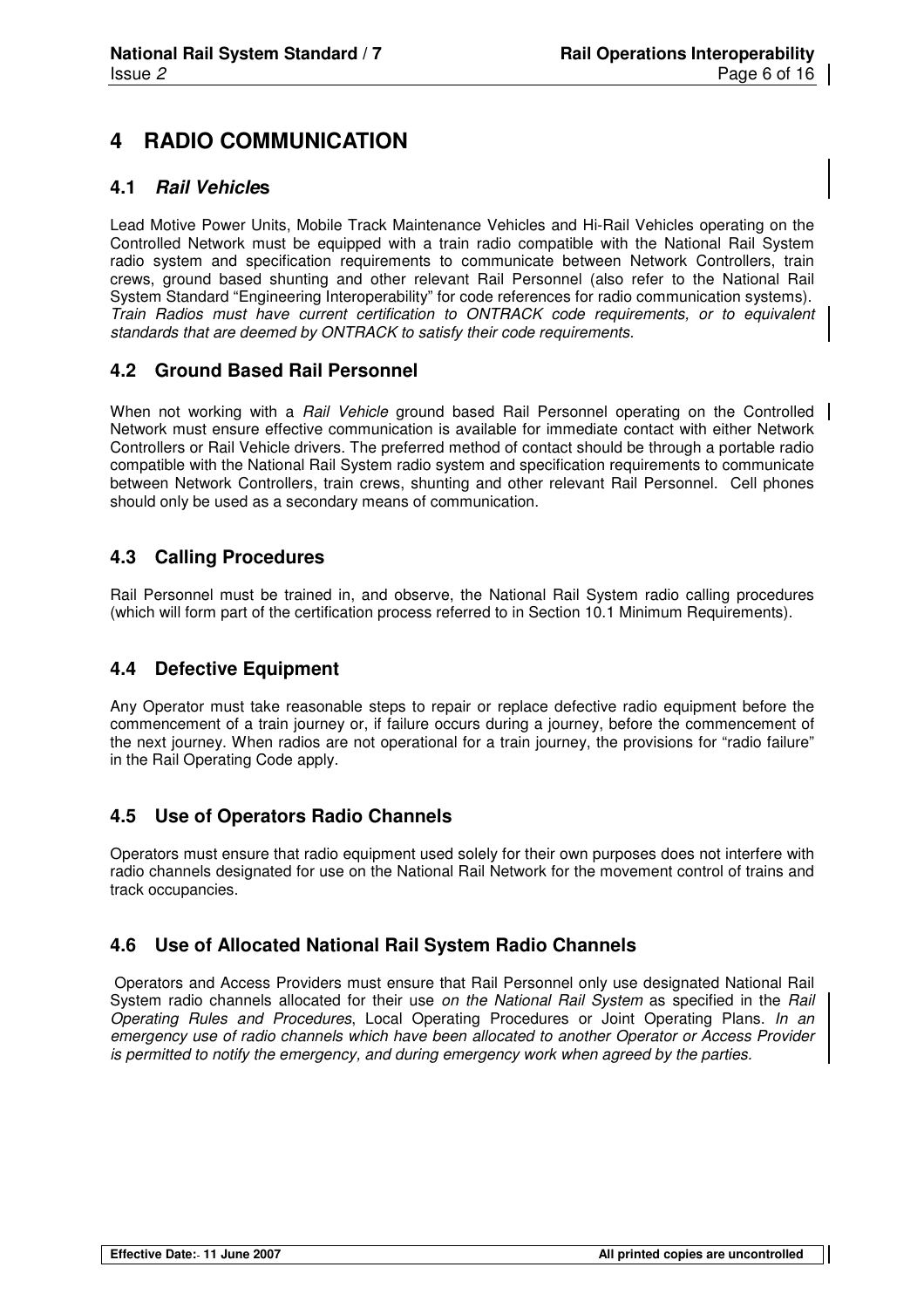## **5 TRAIN OPERATING INFORMATION**

#### **5.1 Receipt of Information**

Access Providers, Operators and relevant Rail Personnel must provide (and maintain) suitable facilities to receive train Bulletins which will be sent from the Access Providers Network Controllers on a seven day/ twenty four hour basis. Operators, Maintenance Providers and other relevant Rail Personnel must establish a process acceptable to Access Providers so that train crews and other relevant Rail Personnel (including field maintenance crews), are provided with, and have in their possession, all current train Bulletins before the commencement of each train journey or intermediate depot crew change or track occupancy, as the case may be.

#### **5.2 Speed Restrictions**

Operators and relevant Rail Personnel must have and maintain equipment suitable to access the Access Provider's authorised Speed Restriction and Conditions system (currently Amicus), and similarly must ensure train crews and other relevant Rail Personnel, as the case may be, are provided with, and have in their possession, all current Speed Restriction and Conditions information issued by Access Providers before the commencement of each train or mobile track maintenance vehicle journey or intermediate depot crew change.

In the event of a system or equipment failure, Operators and other relevant Rail Personnel must follow the process specified in the Access Provider's operating processes for speed restrictions.

#### **5.3 Compliance with Urgent Information Enroute**

The Access Provider will be responsible for providing urgent Bulletin and Speed Restriction / Conditions information issued during the train journey between intermediate depot crew changes. Operators' and other relevant Rail Personnel must immediately comply with any such urgent Bulletins or Speed Restrictions.

## **6 EXCHANGE OF VEHICLES BETWEEN RAIL PARTICIPANTS**

#### 6.1 Responsibilities:

When Rail Vehicle/s are exchanged between Rail Participants, the Rail Participant who holds the Rail Licence for the mechanical condition of the exchanged rail vehicle/s as being suitable to run on the NRS, is responsible for providing the Rail Vehicle/s in a safe mechanical condition and for ensuring that the Rail Vehicles retain mechanical currency for the period of exchange while the Rail Vehicles are operated on the NRS. This does not negate the train Operator's responsibility to carry out pre-trip and intermediate trip brake tests in accordance with the RORP.

#### 6.2 Notification of Operating Restrictions;

Prior to requesting movement by, or releasing Rail Vehicles to any other Operator, the Rail Vehicle owner or assigned Operator must advise the other Operator of all operating restrictions and hazards associated with the Rail Vehicles (e.g maximum speed, broken or no hand grabs, brakes cut out, etc).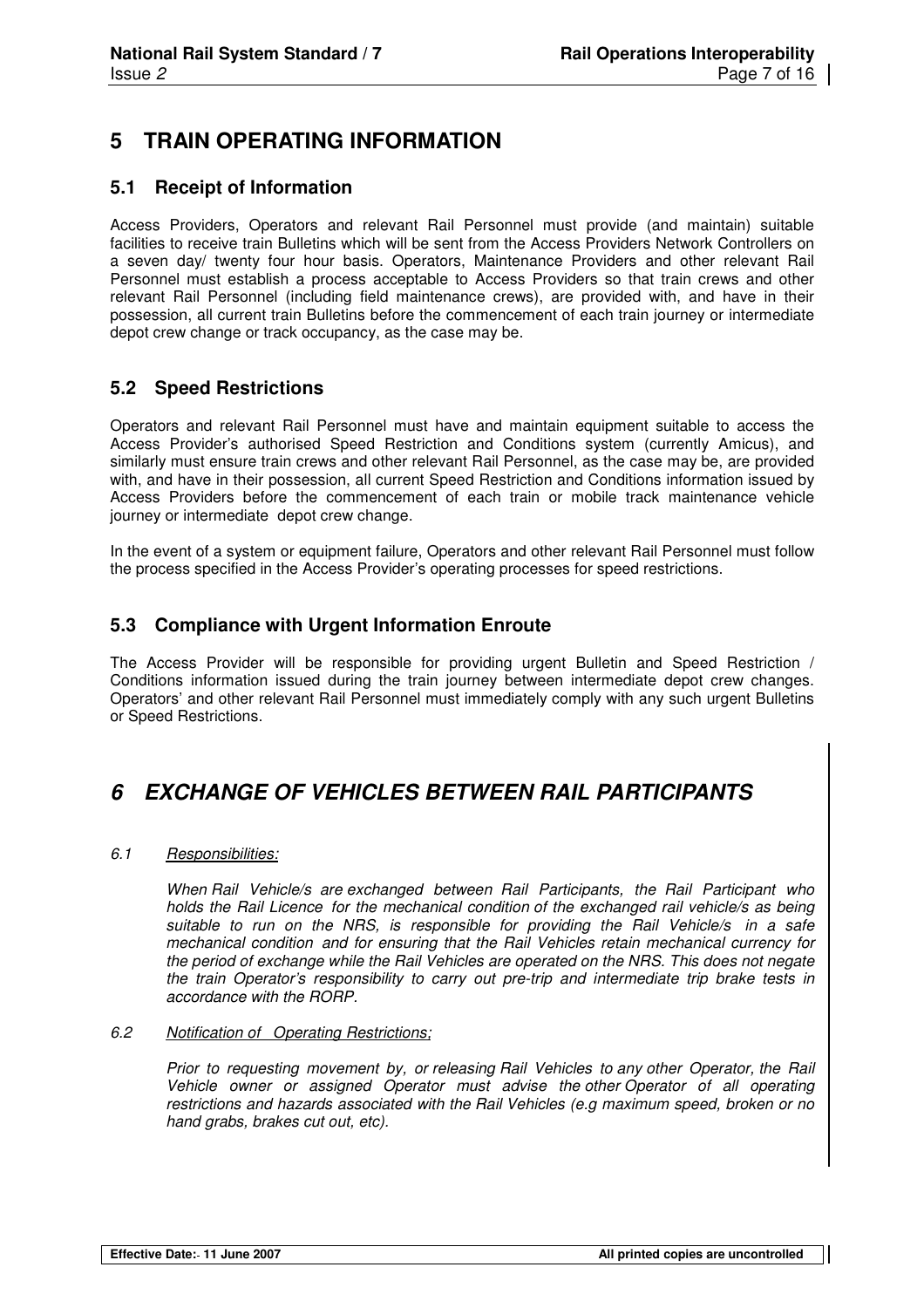#### 6.3 Notification of Mechanical Defects

All mechanical defects affecting the safe operation of the Rail Vehicle/s must be notified as soon as reasonably practicable to the Rail Participant who holds the Rail Licence for mechanical condition, unless a formal alternative agreement is in place with the other Operator.

## **7 PASSENGER SAFETY**

Each Operator will take all practicable steps (including those agreed between the parties) to ensure that passengers, voluntary staff, and workers including staff of the Access Provider are protected from all hazards, including without limitation:

- a) falling from a Train including through rear doors and between doors,
- b) extending heads and limbs outside the clearance envelope,
- c) straying on to tracks into the path of locomotives, rolling stock or other rail vehicles,
- d) venturing into areas not safe for pedestrian traffic, for example, bridges, uneven track formation, electrified areas; railway yards,
- e) unauthorised climbing on Vehicles, other rail vehicles, and railway structures,
- f) taking emergency actions in the event of fire, derailment, collision, train parting, stallings or other breakdowns on bridges or in tunnels or cuttings or in remote areas, medical emergencies such as heart attacks, all with particular reference to the safety of passengers, and effective cooperation with the Access Provider; and
- g) carrying appropriate safety equipment with appropriate checks to ensure it is in useable condition.

## **8 TERMINAL OPERATIONS**

#### **8.1 Entry into Territory**

Operator's rail vehicles or other rail vehicles (e.g. high rail vehicles), must not enter Terminals included in the National Rail System without authority from the Terminal Site Controller, or their delegated person.

#### **8.2 Terminal Procedures**

Procedures for local Terminal operations outside the Controlled Network will be specified in the Operator's Local Operating Procedures or in Joint Operating Plans developed between Operators, and Access Providers where necessary.

#### **8.3 Certificate to Operate**

Rail Personnel must hold a certification to Operate for each required location. When this is not held movements must be piloted by a certified person.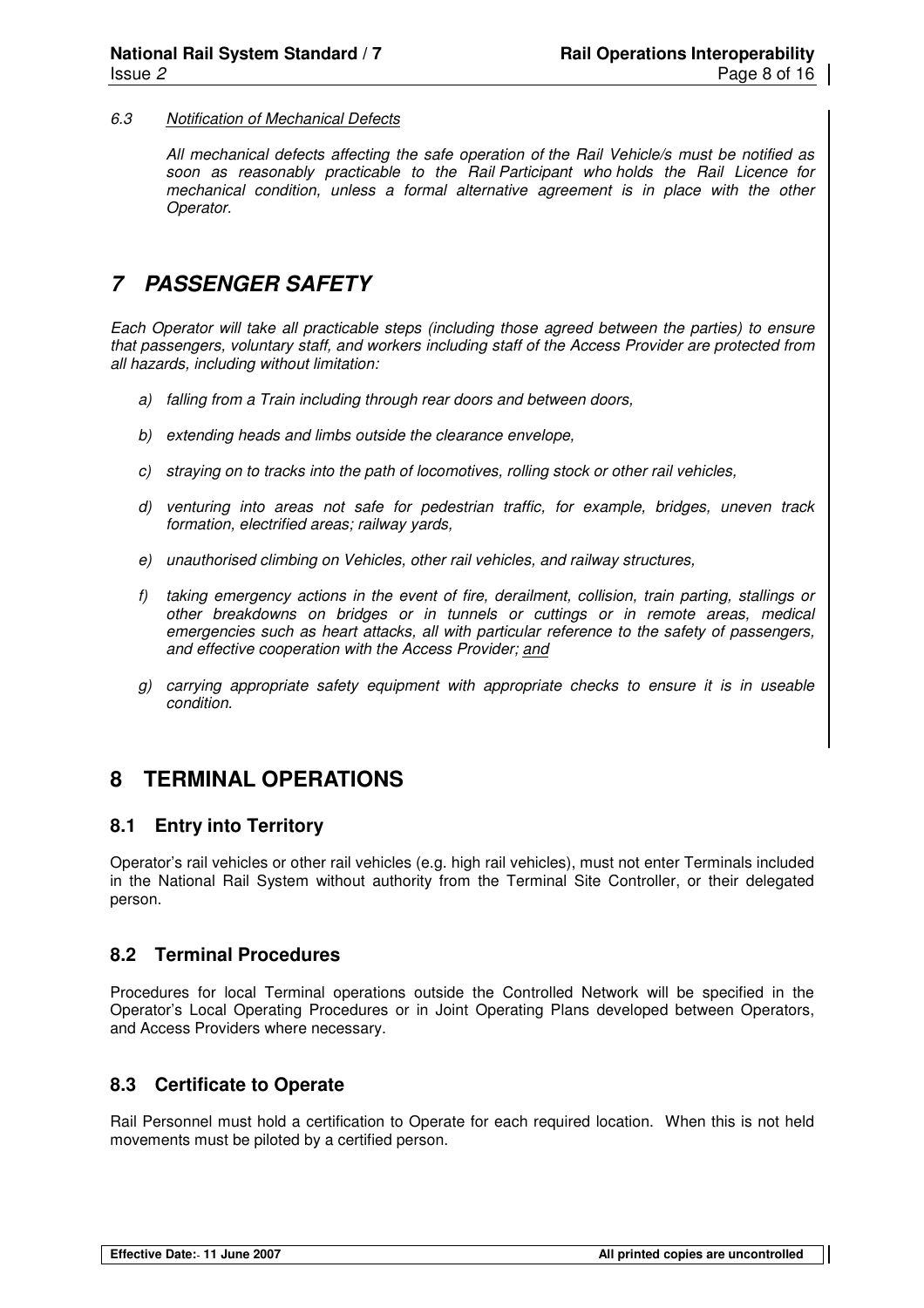#### **8.4 Protection of Operating Territory**

Operators and other relevant Rail Personnel must ensure that adequate processes are in place, and where necessary appropriate protection (e.g. portable derailing devices) is provided to prevent unplanned or unauthorised entry of their rail vehicles into another Operator's territory or the Controlled Network.

## **9 TRAIN CONTINUITY AND SAFETY APPARATUS**

#### **9.1 Train Inspection and Air Brake Tests**

Operators will be responsible for pre-journey and intermediate train inspection / air brake tests of the Operator's trains as defined in the Rail Operating Rules.

## **10 VIGILANCE DEVICE / EVENT RECORDER**

#### **10.1 Fitment**

Motive Power Units operating on the Controlled Network must be fitted with a vigilance system and event recorder that satisfies specifications incorporated in the National Rail System Standard "Engineering Interoperability" unless subject to an agreed installation program with the Access Provider.

#### **10.2 Defective Equipment**

Operators must replace or repair any defective vigilance system and/or event recorder before the commencement of a train journey or, if failure occurs during a journey, before the commencement of the subsequent train journey.

#### **10.3 Train End Monitors**

Train End Monitors must be fitted to trains operated by single person train crews moving on the controlled network. In a failure situation the emergency provisions in the Rail Operating Code are to be applied.

## **11 OPERATING DOCUMENTATION ADMINISTRATION**

#### **11.1 Supply by Access Providers**

Access Providers will supply copies of sections of the Rail Operating Rules and Procedures, S&I Diagrams, Bulletins and Controlled Network Instructions to Operators and other relevant Rail Personnel. These documents set out operating and network control information, standards and procedures relating primarily to the Controlled Network, but also to other territory on the National Rail System when applicable. Rail Personnel operating or working on the National Rail System must comply with the procedures and standards specified in these documents.

ONTRACK has been assigned responsibility as the document controller for the above documentation.

#### **11.2 Supply by Operators**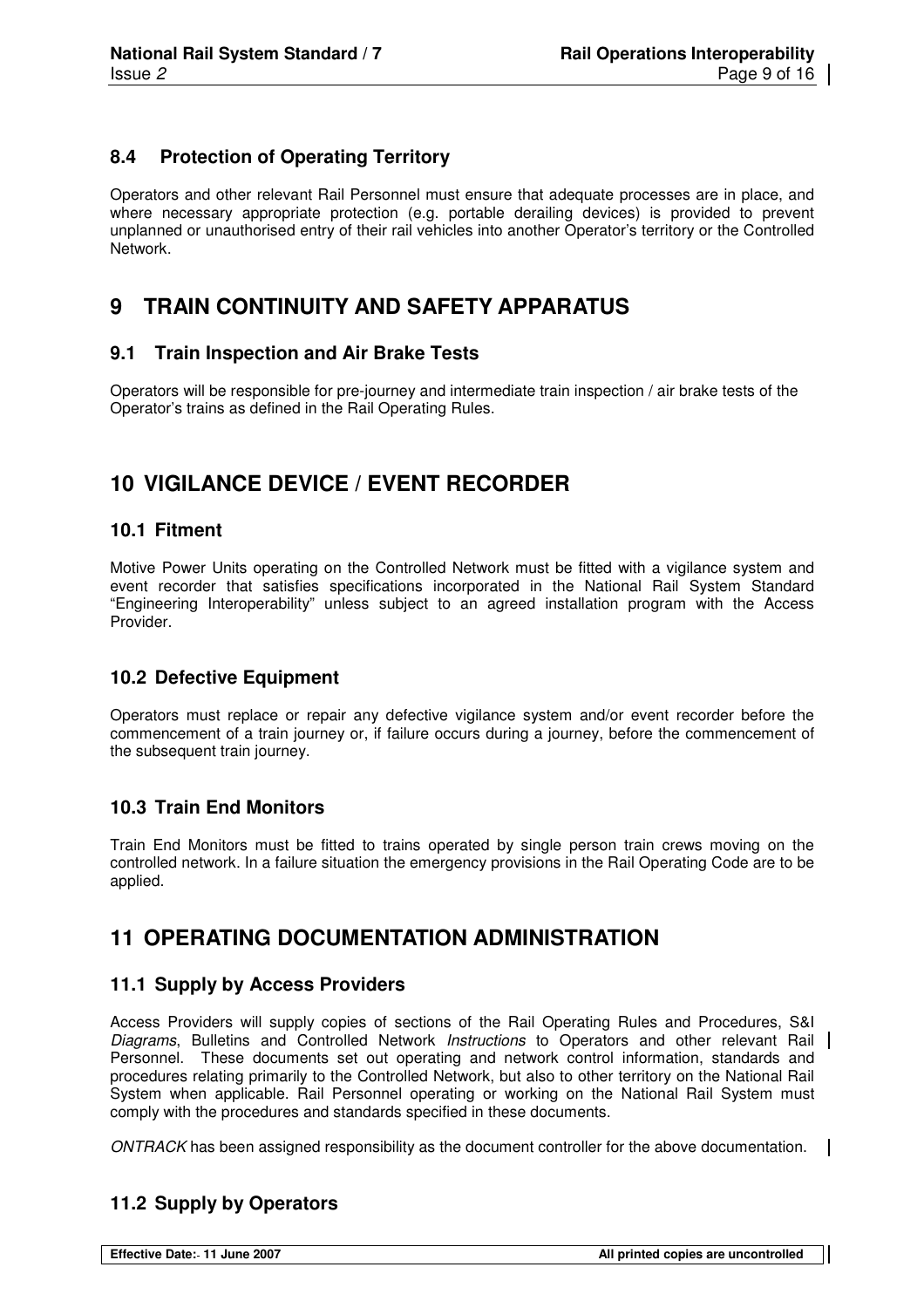Operators will be responsible for the supply and amendment of their own Rail Operating Code and other "operating instructions", as well as Local Operating Procedures, Joint Operating Plans for terminals and sidings for which the Operator has responsibility for rail activity.

#### **11.3 Amendments**

Amendments of the documents listed in sections 11.1 and 11.3 above will be supplied from time to time. Each recipient will be responsible for ensuring all copies of such documents in its possession are fully amended.

It will be the individual recipients' responsibility to ensure amendments to any issued documentation notified by an Access Provider or an Operator has been received and available for amendment before the implementation date and time specified.

#### **11.4 Safe Working Forms**

Operators' and other relevant Rail Personnel will be responsible for sourcing, and ensuring their crews are in possession of, safe-working forms and equipment for each train journey or track occupation, as the case may be. Safe working forms and equipment are specified in Appendix "A".

#### **11.5 Change Consultation**

NRSS / 2 – Safety Management applies. All affected parties (Access Providers, Operators, their agents and contractors) must be consulted during the development phase of new rules and safety procedures that will impact on their operation.

#### **11.6 Passenger Train Safety Plans**

Each Operator will be responsible for the issue of Safety Plans specifically associated with passenger safety on their trains, at station facilities and other passenger activity.

Safety Plans involving other passenger activity (such as evacuation of passengers from trains during emergency situations-including tunnels, photo stops on excursion trains etc) must be developed in conjunction with the Access Provider.

## **12 RAIL OPERATING QUALIFICATIONS / CERTIFICATION / SAFETY OBSERVATIONS**

#### **12.1 Qualifications**

Rail Personnel operating on the National Rail System, must:

- be trained to the specified standards (as notified from time to time by Access Providers and /or Operators)
- hold the relevant and current "Licence to Operate" authorising them to undertake specific functions on the National Rail System.
- hold other special qualifications as required (e.g. for steam locomotive operations).

#### **12.2 Emergency Evacuation Exercises**

Emergency evacuation exercises will be co-ordinated between the Access Provider and Operators involved. Maintenance Providers and third parties must also be consulted if their organisation forms part of the evacuation plan.

**Effective Date: 11 June 2007 All printed copies are uncontrolled**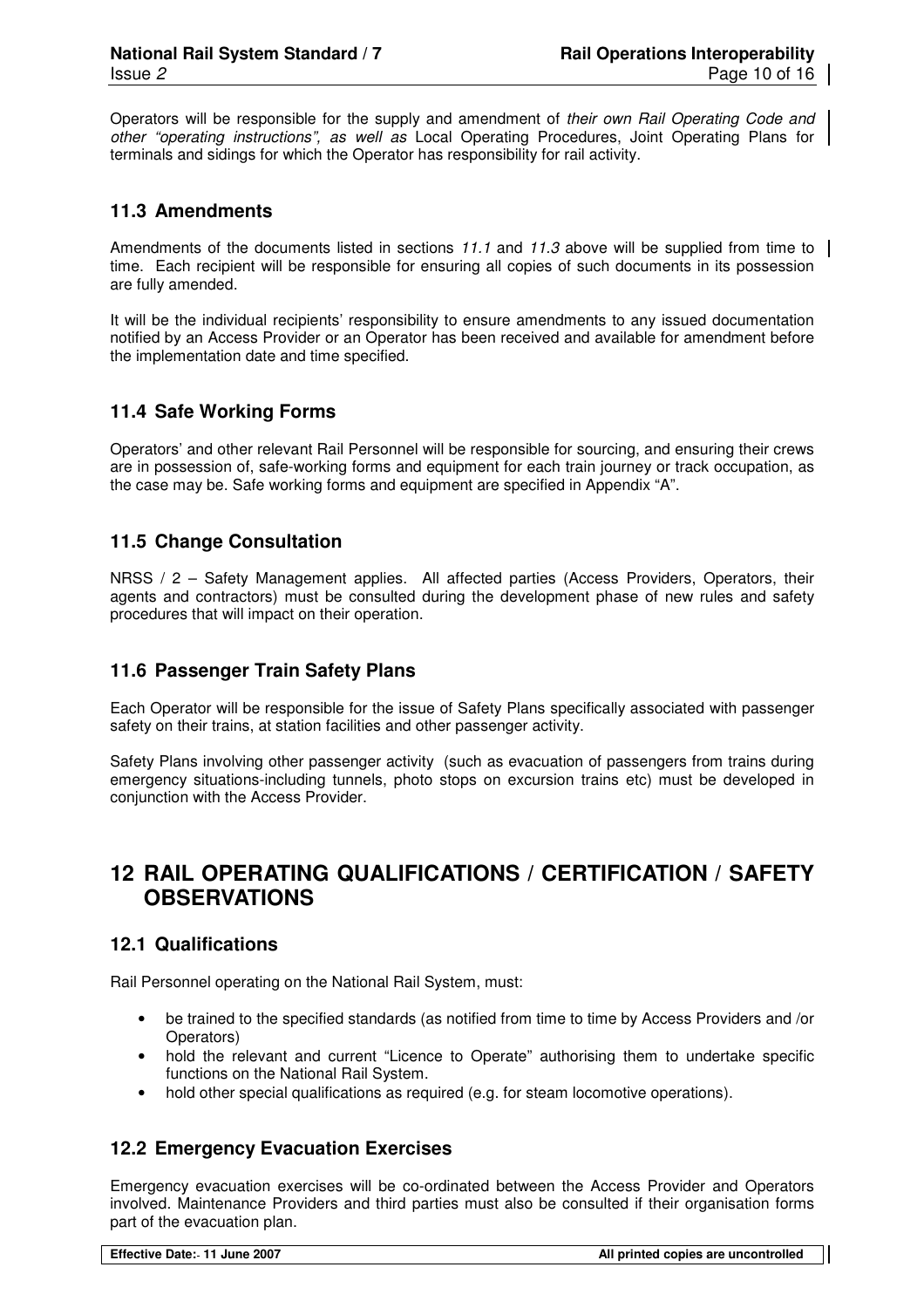In the case of "unannounced" exercises senior management of each organisation must be consulted.

Each Operator will meet the cost of emergency evacuation exercises specifically associated with passenger trains.

#### **12.3 Safety Observations/Refresher Training**

Each Operator, Access Provider, and their agents and contractors will be responsible for ensuring that their locomotive crew, and other Rail Personnel carrying out rail operating functions on the National Rail System, undertake Theory Assessments and Safety Observations, or suitable alternative periodic refresher training, to standards required to operate on the National Rail System.

#### **12.4 Rail Trainers and Assessors**

Training, Theory Assessments, Safety Observations and refresher training of Rail Personnel must be conducted by qualified Rail Training Providers and / or Assessors. Separate service agreements may be entered into with respect to the provision of training and accreditation functions using qualified Training Providers or Assessors from another organisation authorised to operate on the National Rail **System** 

Each Operator, Access Provider, and their agents and contractors will meet their own costs of Training, Theory Assessments, Safety Observations and refresher training for their personnel.

#### **12.5 Records**

Access Providers and Operators must ensure that records of initial certifications, Theory Assessments, Safety Observations and refresher training for Rail Personnel are retained by their respective organisations (or by their agents and contractors when specifically assigned).

## **13 RAIL PERSONNEL FITNESS FOR OPERATING DUTIES**

#### **13.1 Minimum Requirements**

Rail Personnel must meet requirements prescribed in the following standards and policies (which will form a part of their organisations Approved Rail Safety Licence);

- medical standards
- rostering standards, including alertness management training for rail personnel controlling (either directly or indirectly) rail vehicles)
- drugs and alcohol policy

#### **13.2 Standards and Policies**

Operators and Access Providers are responsible for ensuring that their agents and contractors providing Rail Personnel, have standards and policies in place that are "fit for purpose". Where no satisfactory standards or policies exist, the agents or contractors are required to comply with the employing Operators standards and policies, or employing Access Providers standards and policies.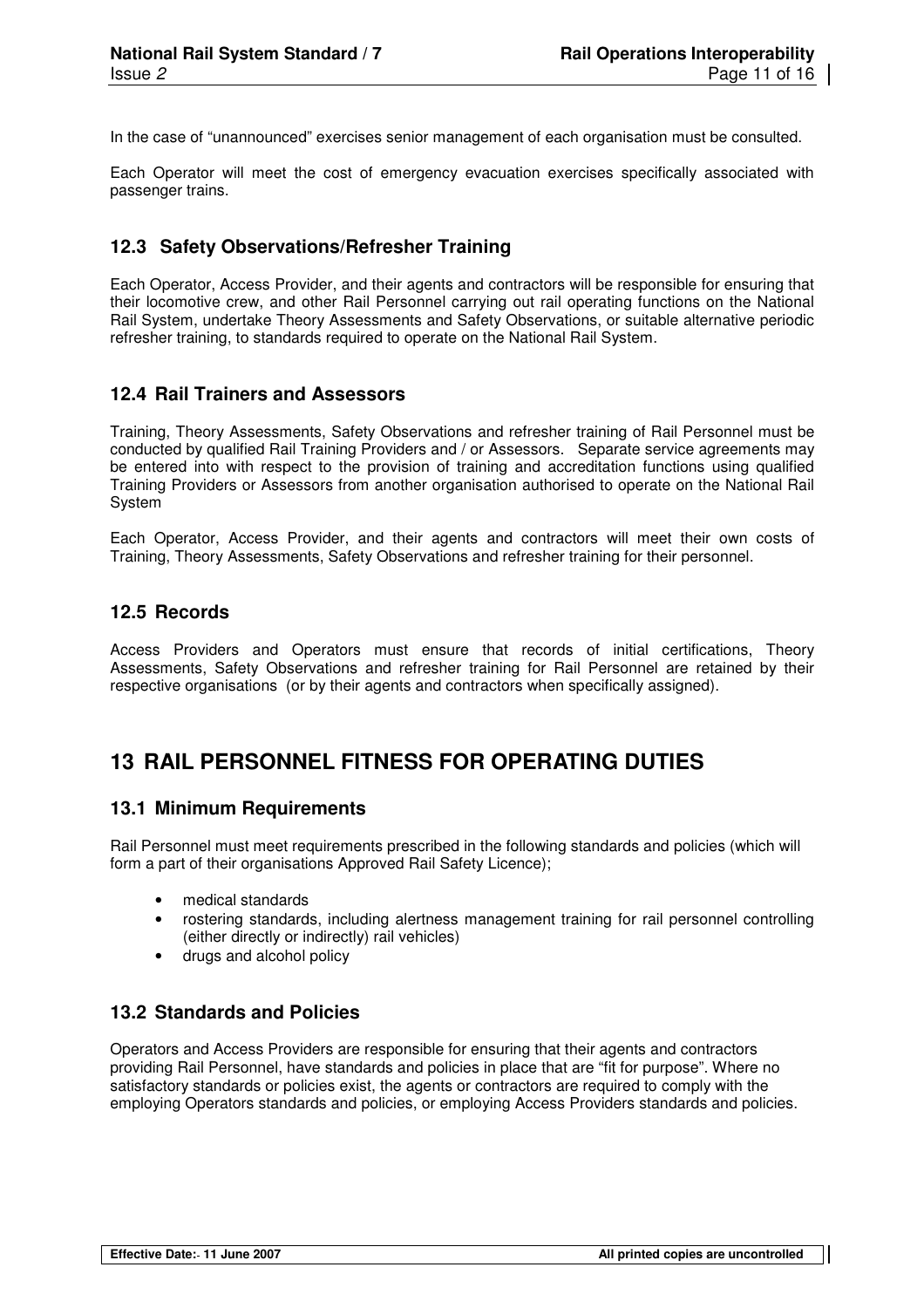#### **13.3 Voluntary Rail Personnel**

Where Rail Personnel employed by one Operator are undertaking safety critical duties for another Operator in a voluntary capacity those personnel must declare those duties to both Operators so that each Operator can ensure that the Rail Personnel continue to comply with all applicable rostering rules.

## **14 IRREGULARITIES, DEFECTS, ETC**

#### **14.1 Reporting to Train Control**

Rail Personnel must report to Train Control, any irregularities or defects associated with the rail corridor infrastructure, or any Operators train, where this compromises the safe or efficient operation of the train or rail corridor- to Train Control.

#### **14.2 Other Reporting Requirements**

Operators and Maintenance Providers must advise the Access Provider of rail corridor infrastructure irregularities or defects that are not an immediate safety concern and not previously reported directly to Train Control by any Rail Personnel.

## **15 INCIDENTS AND ACCIDENTS**

#### **15.1 Management of Incidents and Accidents**

Major incidents/accidents will be managed in accordance with the NRS standard Occurrence Management.

#### **15.2 Release of Railway Corridor**

Incidents and accidents must be dealt with effectively. The appointed Site Manager is responsible for releasing the railway corridor for normal operations without unwarranted delay. The Site Manager must first ensure site safety, then that all parties involved have secured information required for incident investigation.

#### **15.3 Site Management in Terminals and Sidings**

 Operators will be responsible for management of incident and accident sites within their designated operating territory (e.g. Terminals, Sidings) outside the Controlled Network and where the incident or accident does not affect rail operations (e.g. trains missing their allocated timetable slot) on the Controlled Network.

#### **15.4 Approval to Enter Site**

Rail Personnel and third parties must have an approved authority from the Site Manager to enter an Incident/Accident site.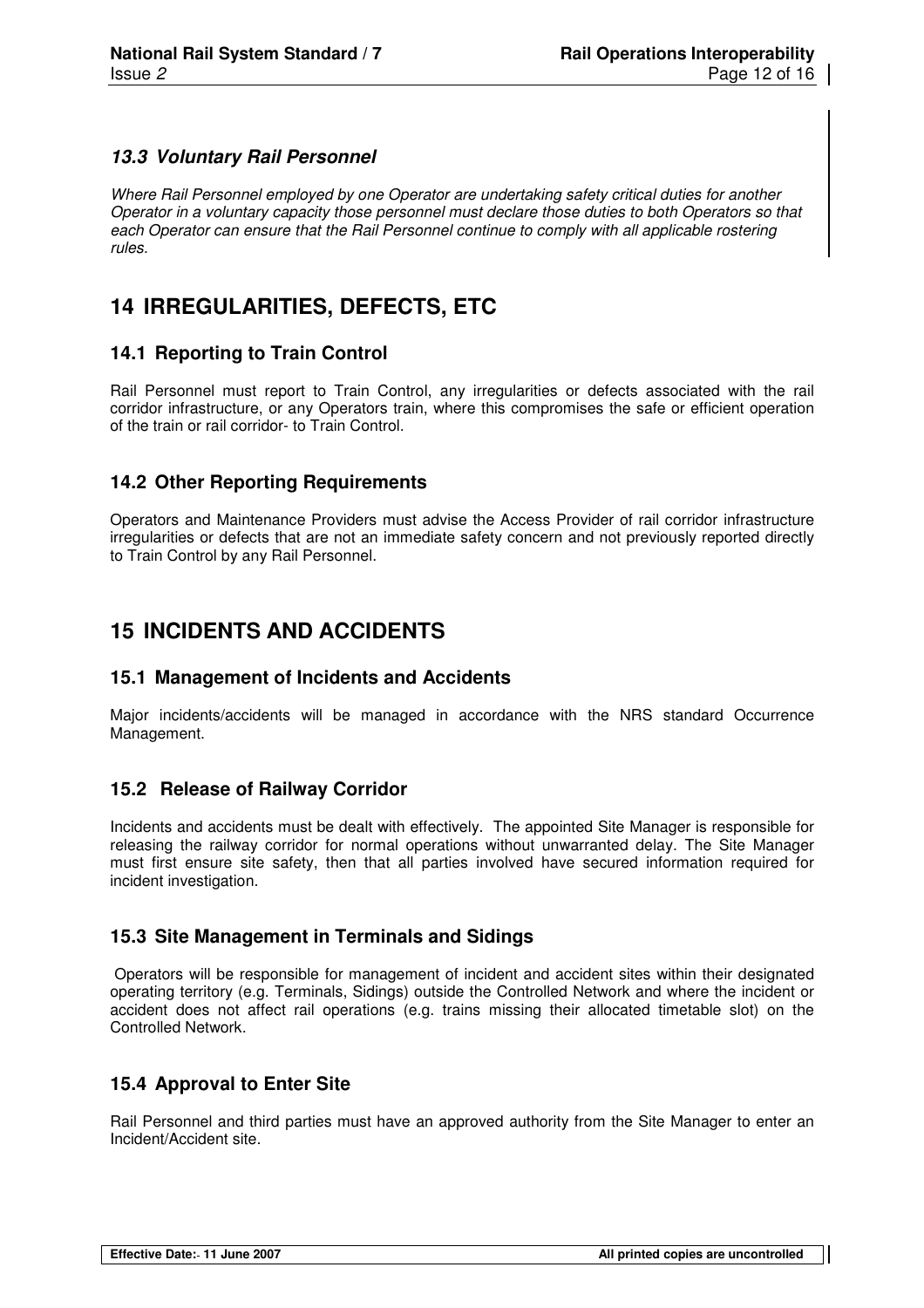#### **15.5 Crisis Management**

An Access Provider or Operator may elect to manage a significant incident or accident in their designated operating territory in accordance with their Crisis Management Plan.

## **16 INCIDENT AND ACCIDENT REPORTING**

#### **16.1 Reporting Incidents**

Access Providers, Operators and Maintenance Providers will report incidents and accidents occurring on the National Rail System in accordance with the NRS standard - Occurrence Management Procedures.

#### **16.2 Investigations:**

Incident and accident investigations occurring on the National Rail System will be conducted in accordance with the NRS standard Occurrence Management Procedures.

#### **16.3 Investigation Rights**

 Access Providers, Operators and their agents and contractors reserve the right to investigate all significant incidents on the National Rail System involving their rail personnel and/ or equipment. Investigation by the Access Provider or Operator primarily affected by the incident will take precedence.

#### **16.4 Joint Review of Safety Performance**

Access Providers and Operators will jointly review operational safety performance bi-monthly or at other agreed intervals.

#### **16.5 Rail Personnel Removed from Duties**

Rail personnel are to be relieved from operating duties following an incident on the National Rail System as specified in the Rail Operating Code. It will be the employing organisation's responsibility to arrange a replacement train crew, or Rail Personnel required for other duties.

#### **16.6 Repeated Incidents**

Access Providers and Operators must have in place policies (which will form a part of their organisations Approved Rail Safety Licence) that address the permanent removal of Rail Personnel from operating duties when involved in repeated incidents.

#### **16.7 Voice Recorder Replay**

Access Providers, Operators and their agents and contractors reserve the right to replay Train Control, Signal Box, locomotive cab, and other rail operating voice monitoring records associated with incidents/accidents involving any of their employees. These parties (including any affected employees) are to be granted reasonable access to the relevant voice recorder extractions and transcripts.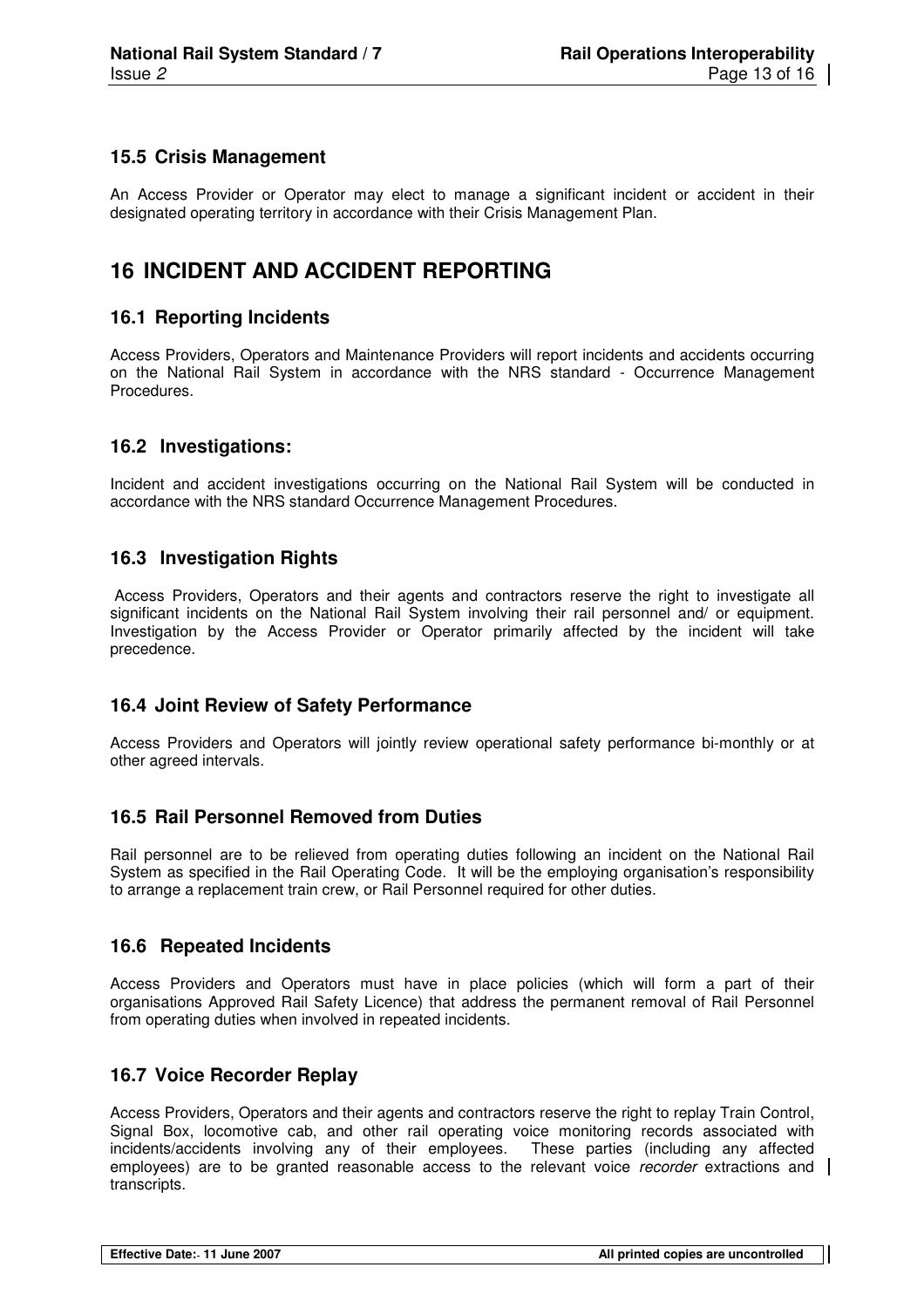#### **16.8 Security of Event Recorders**

Access Providers, Operators and their agents and contractors must immediately secure event recorders associated with an incident/accident so that the correct data is available for any subsequent investigation. In this context, event recorders associated with the incident/accident may include (but not limited to) those installed in rail vehicles, trackside equipment, and in Train Control.

## **17 AUDITS**

#### **17.1 General Requirement**

Access Providers and Operators are individually responsible for audits of their own organisations, as well as their agents and contractors employed by their organisation, to ensure compliance to this standard, and also associated elements defined in their organisations Approved Safety Case.

#### **17.2 Audit between Parties**

Access Providers and Operators also have a responsibility to ensure safe rail operating interfaces between parties and have the right to audit these interfaces defined by this standard, associated elements defined in their own organisations Approved Safety Case, and any related requirements set out in the Access Agreement.

Each party has similar audit rights which are subject to appropriateness and reasonableness, except those defined in any Access Agreement which will take precedence over these rights. Specific procedures relating to audits and safety reviews may be contained in the Access Agreement entered into by an Operator with the Access Provider.

Each party should gain agreement from the other before commencing to audit aspects of another parties rail operations.

#### **17.3 Audit Elements**

Any organisational specific audit or audit between parties must include sufficient auditing to ensure adequate compliance in the following areas of rail operational activity;

- Rail Personnel training and competence
- Operator's train crew and ground personnel activities and processes when operating on the Controlled Network. (This is to include Operator's train crew Track Warrant Control mandatory calling procedures, train speeds and radio procedures when operating on or entering the Controlled Network).
- Activity of Access Providers agents and contractors on the Controlled Network including their interface to Train Control.
- Train Control activity, including appropriateness of instructions to any Rail Personnel in the field
- Correct operating documentation held, including up to date Bulletins.
- Pre-entry procedures completed before the initial commencement of any Operator's new type of train operations.

Reasonable access to event recorders and voice monitoring systems is to be made available to another party for random audit purposes.

#### **17.4 Audit Methodology**

Audits may be specifically organised with a pre-arranged programme, or carried out at random. When they are unannounced, senior management of the organisation employing the rail personnel concerned should be advised prior to the audit.

| Effective Date: 11 June 2007 | All printed copies are uncontrolled |
|------------------------------|-------------------------------------|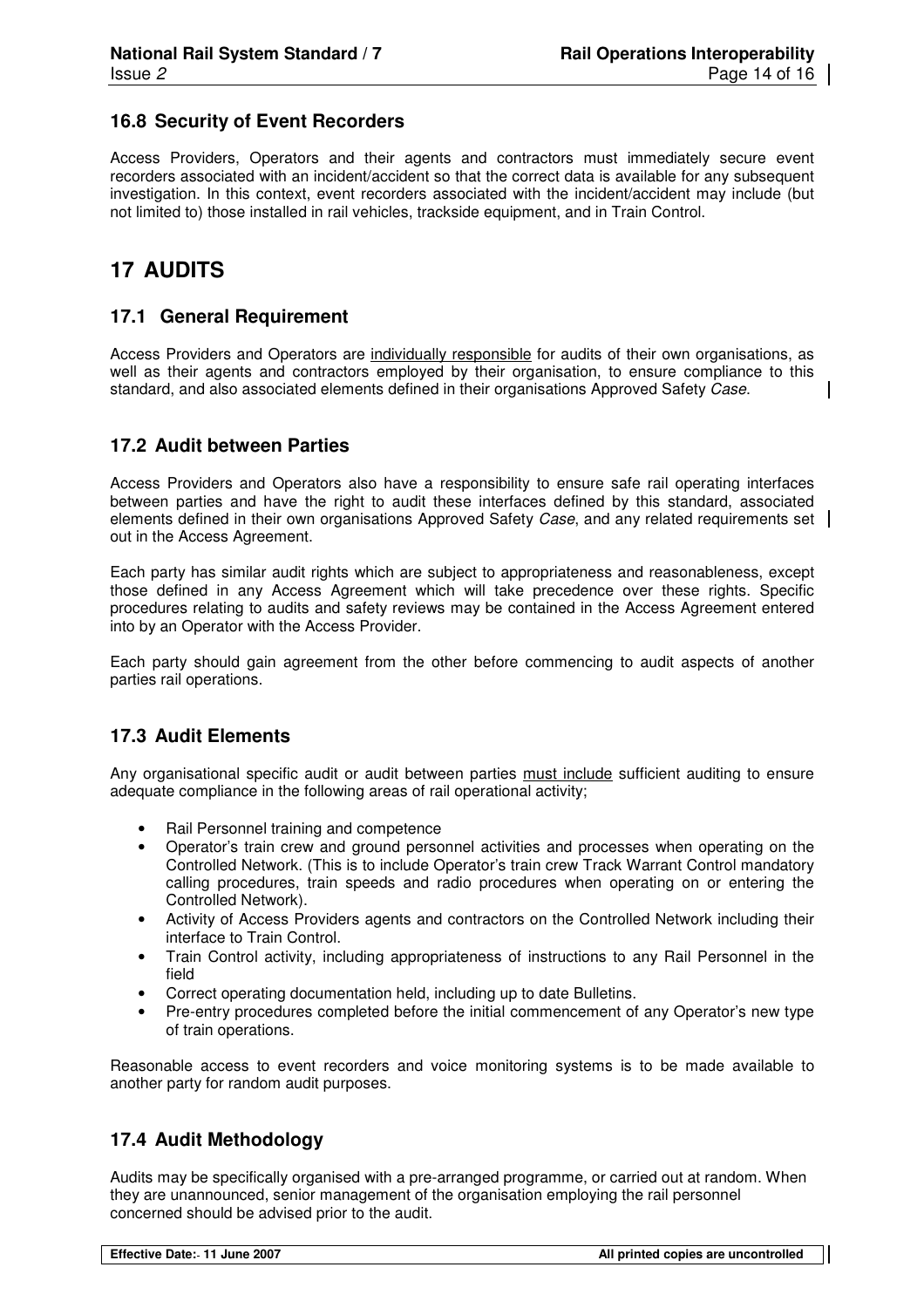## **18 LOCOMOTIVE CABS**

#### **18.1 Cab Authorisation**

Operators must ensure that adequate processes are in place for authorising people other than Locomotive Crews to ride in their locomotive cabs. The processes must include a requirement for cab passes to be issued, except where provided for in the RORP or ROC.

#### **18.2 Operators and Auditors**

Locomotive Crews, operating managers and Auditors may travel in the cab of the Operator's locomotive working the Operator's train when "dead heading" or carrying out audits. Another Operator's Locomotive Crews may travel in the cab of an Operator's locomotives. In these situations the Cab Pass referred to in clause 16.1 will not apply for Locomotive Crews or for Operating Managers and auditors issued with a cab pass.

Operators will permit the Access Provider's authorised rail personnel (including those of their agents and contractors) to travel in the Operator's locomotive cabs for Controlled Network auditing purposes.

## **19 SIGNIFICANT CHANGES TO OPERATING STANDARDS**

NRSS / 2 – Safety Management applies.

## **20 TIMETABLING PRINCIPLES**

#### **20.1 Timetable Development**

The procedures for timetable development and approval must be defined in Access Agreements.